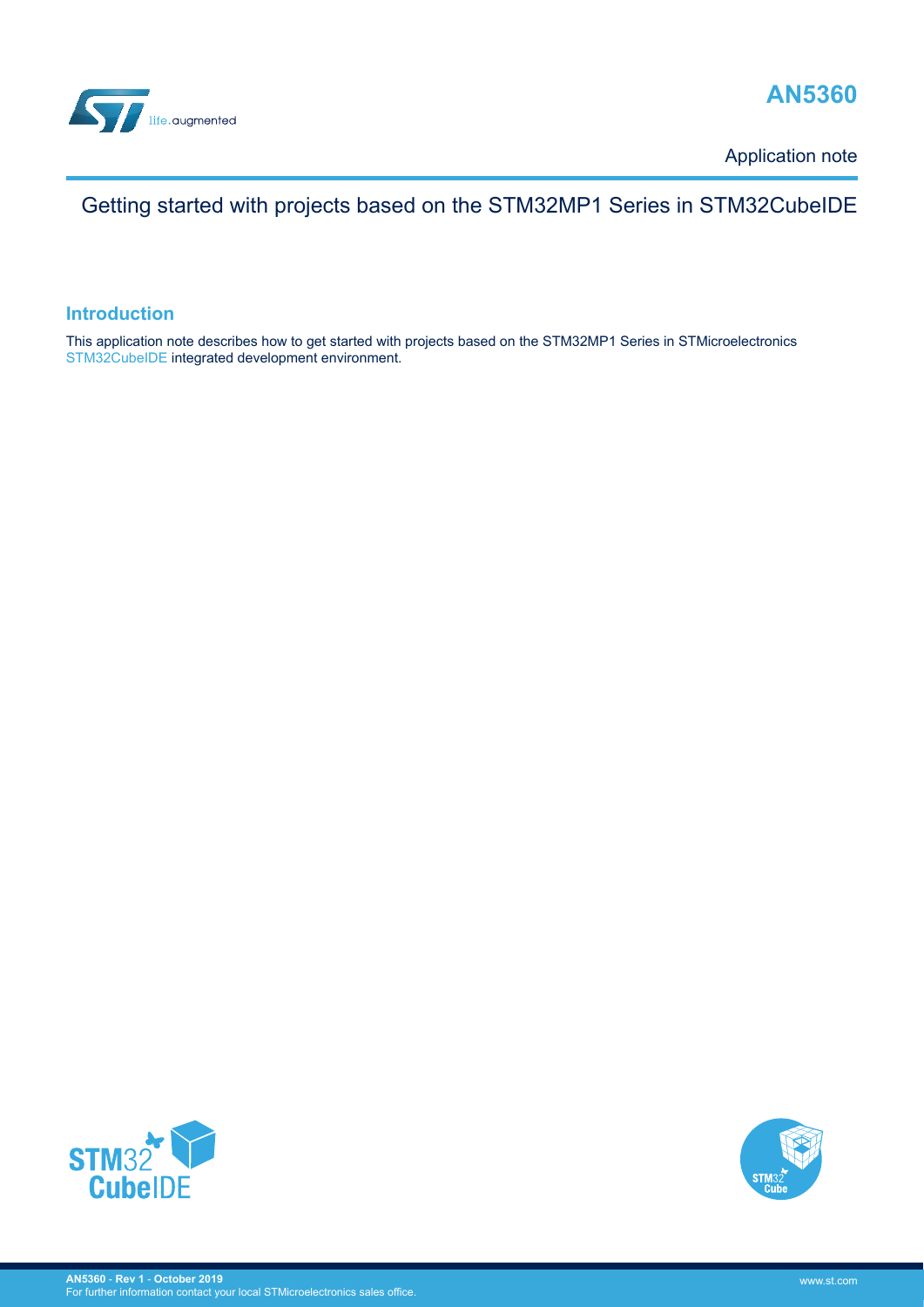## <span id="page-1-0"></span>**1 General information**

[STM32CubeIDE](https://www.st.com/en/product/stm32cubeide?ecmp=tt9470_gl_link_feb2019&rt=an&id=AN5360) supports STM32 32-bit products based on the Arm® Cortex® processor.

*Note: Arm is a registered trademark of Arm Limited (or its subsidiaries) in the US and/or elsewhere.*

arm

### **1.1 Prerequisites**

The following tools are prerequisites for understanding the tutorial in this document and developping an application based on the STM32MP1 Series:

- [STM32CubeIDE](https://www.st.com/en/product/stm32cubeide?ecmp=tt9470_gl_link_feb2019&rt=an&id=AN5360) 1.1.0 or newer
- STM32Cube\_FW\_MP 1.1.0 or newer
- [STM32CubeMX](https://www.st.com/en/product/stm32cubemx?ecmp=tt9470_gl_link_feb2019&rt=an&id=AN5360) 5.4.0 or newer

Users are advised to keep updated with the documentation evolution of the STM32MP1 Series at [www.st.com/en/](https://www.st.com/en/microcontrollers-microprocessors/stm32mp1-series) [microcontrollers-microprocessors/stm32mp1-series](https://www.st.com/en/microcontrollers-microprocessors/stm32mp1-series).

### **1.2 The use cases in this document**

In the [STM32CubeIDE](https://www.st.com/en/product/stm32cubeide?ecmp=tt9470_gl_link_feb2019&rt=an&id=AN5360) context, users have different ways to explore and get started with the development of projects based on the [STM32MP1 Series](https://www.st.com/en/microcontrollers-microprocessors/stm32mp1-series.html). From the list below, select the description that best fits the use case considered and refer to the corresponding section in this application note:

I already have an SW4STM32 project with an ioc file:

Refer to [Section 2.2 Import an SW4STM32 project with an ioc file](#page-6-0)

- I already have an SW4STM32 project without an ioc file: Refer to [Section 2.3 Import an SW4STM32 project without an ioc file](#page-7-0)
- I want to learn with and explore example projects: Refer to [Section 2.5 Import a project from the STM32CubeMP1 MCU Package](#page-9-0)
- I want to start a first STM32MP1 project:
	- Empty project No STM32CubeMX support for maximum flexibility. Refer to [Section 2.4 Create an empty project based on the template in the STM32CubeMP1 MCU](#page-9-0) **[Package](#page-9-0)**
	- STM32CubeMP1 project STM32CubeMX-managed project. Refer to [Section 2.1 Create a new STM32 project](#page-4-0)

## **1.3 Specific features of the STM32MP1 Series**

The way the target is booted is important. Boot pins are set by the user on STMicroelectronics boards by means of switches. For the [STM32MP157C-EV1](https://www.st.com/en/product/stm32mp157c-ev1?ecmp=tt9470_gl_link_feb2019&rt=an&id=AN5360) Evaluation board, related information is provided in the *Boot options* section of the user manual [\(UM2535](https://www.st.com/resource/en/user_manual/dm00591370.pdf)). More generally, information is also available from STMicroelectronics MPU wiki at [wiki.st.com/stm32mpu](https://wiki.st.com/stm32mpu) in the *Boot related switches* section of the board being used.

Two boot modes are considered:

- **Production boot mode**: Linux<sup>®</sup> usually boots on an SD card, but is also capable to boot through an onboard NAND or NOR. The Cortex®-M4  $e \perp f$  is downloaded through the network and loaded by the OpenAMP framework. It is possible to debug the application via JTAG/SWD by attaching to a running target.
- **Engineering boot mode**: The Cortex<sup>®</sup>-A7 is effectively disabled and the application is downloaded directly to the Cortex<sup>®</sup>-M4 through JTAG/SWD. Using this mode, the application is debugged like for any standard Cortex®-M4 device.

Additional consequences of the choice between production and engineering modes are dealt with further in [Section 3.1 Debug modes](#page-12-0) and [Section 3.2 Target status.](#page-12-0)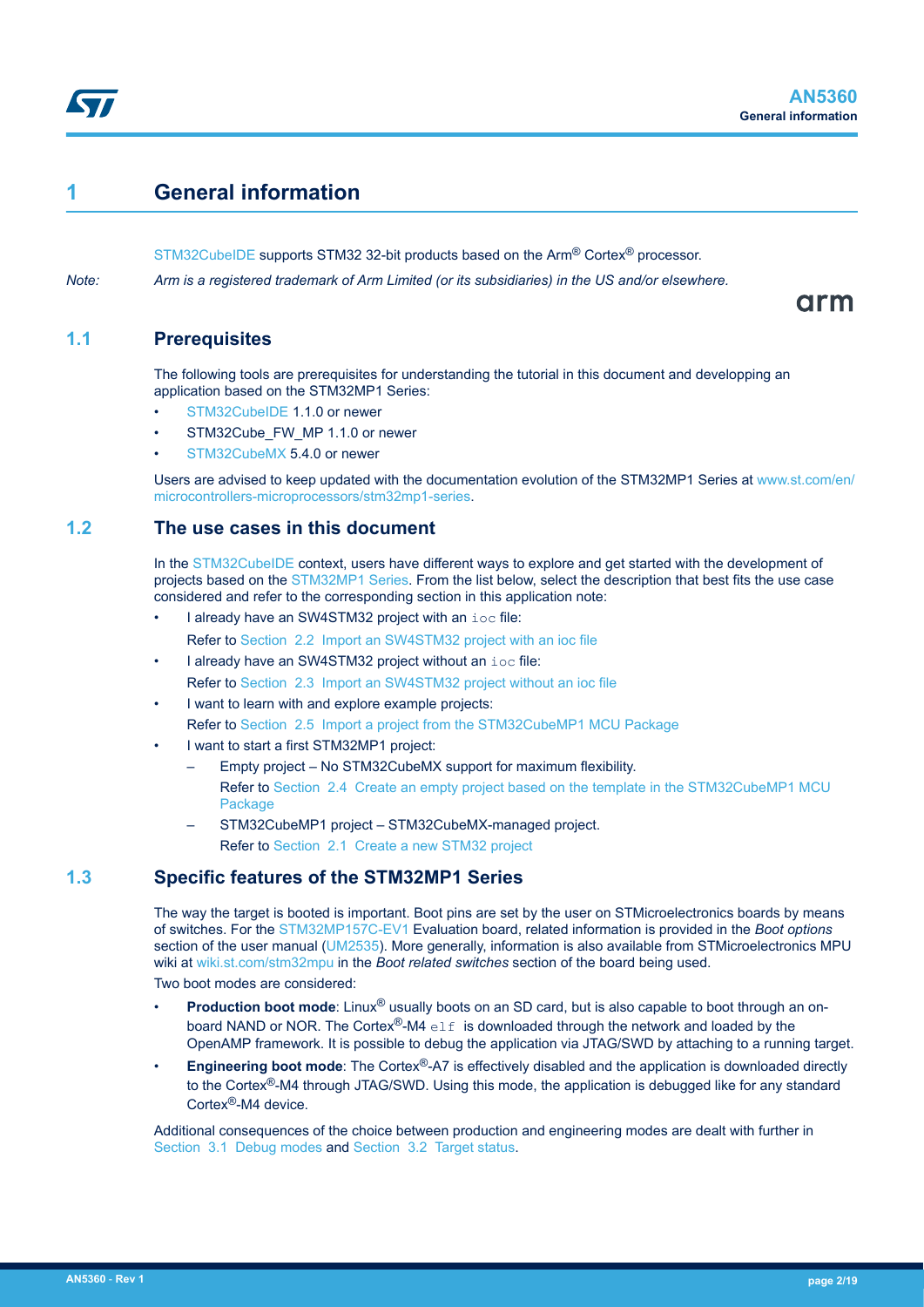<span id="page-2-0"></span>ST

#### **1.3.1 STM32MP1 project structure**

When an STM32MP1 project is created, its structure is automatically made hierarchical. The project structure for single-core projects is flat. On the contrary, in a multi-core project, the hierarchical project structure is used. When the user creates or imports an STM32MP1 project, it consists of one root project together with sub-projects, referred to as MCU projects, for each core. A hierarchical structure example is shown in Figure 1.

#### **Figure 1. Hierarchical project structure**

v **EI** STM32MP157C-EV1  $\rightarrow$   $\approx$  CA7 Root project  $\geq$   $\bullet$  Common  $\angle$   $\triangle$  Drivers  $\geq$   $\bullet$  Middlewares v BI STM32MP157C-EV1\_CM4 (in CM4) > *S* Includes Sub- project > 最 Common  $\vee$   $\mathcal{B}$  Core  $\geq$   $\approx$  Inc > & RemoteProc  $\vee$   $\cong$  Src  $\angle$  **e** main.c > @ rsc table.c > @ stm32mp1xx\_hal\_msp.c > @ stm32mp1xx it.c  $\angle$  **e** syscalls.c > *e* sysmem.c > & Startup > 曝 Drivers > 2 Middlewares > @ OPENAMP G STM32MP157CAAX\_RAM.ld STM32MP157C-EV1.ioc

The root project is a simple container that allows sharing common code between the cores. The root project can contain neither build nor debug configurations. However, the MCU projects are real CDT projects that can contain both build and debug configurations.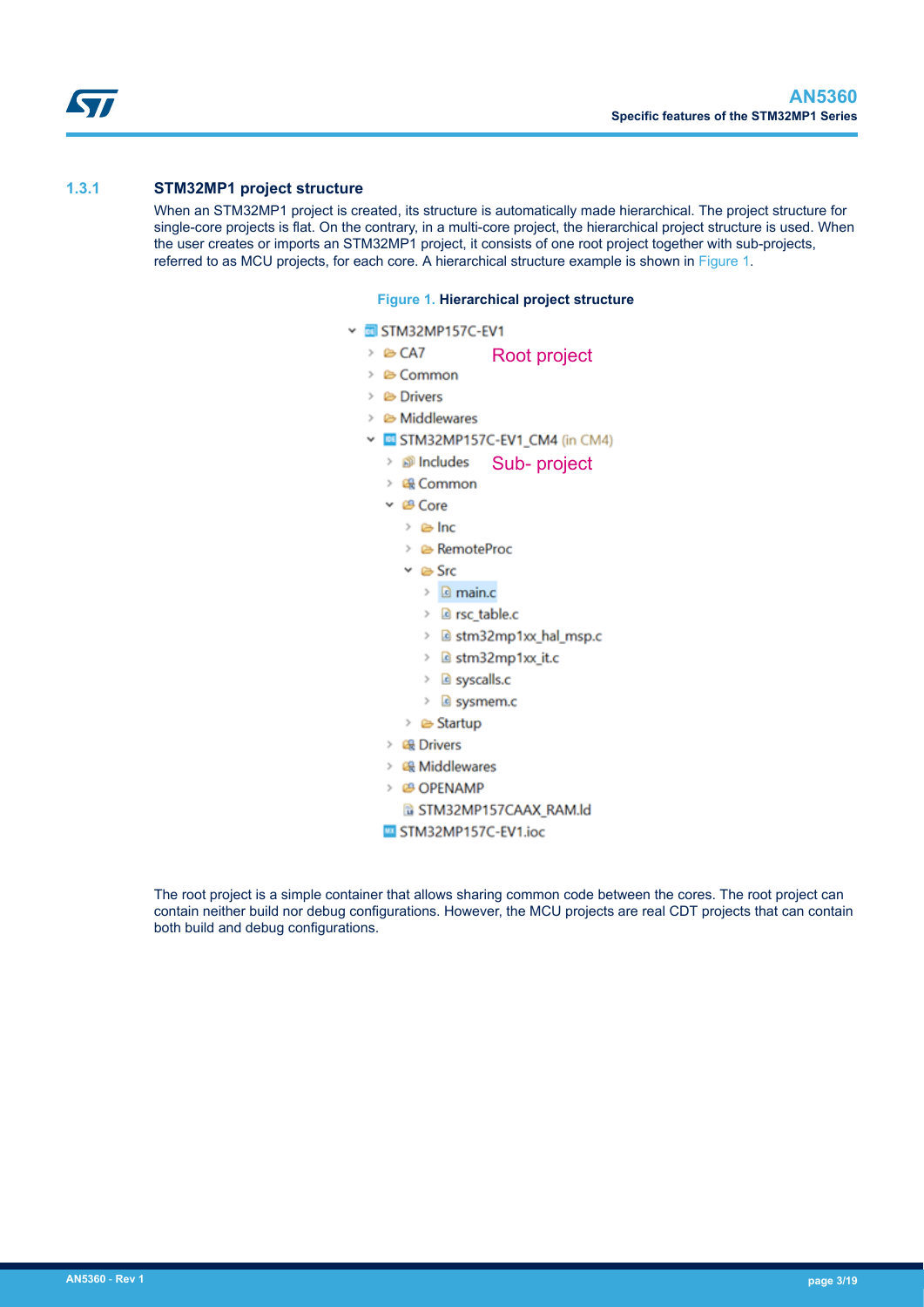<span id="page-3-0"></span>

If the project is not shown in a hierarchical structure, this can be changed as shown in Figure 2.

| $\Box$              |                              |                                                                        |      |                      |
|---------------------|------------------------------|------------------------------------------------------------------------|------|----------------------|
| $\overline{\nabla}$ |                              |                                                                        |      |                      |
|                     | <b>Projects Presentation</b> |                                                                        |      |                      |
|                     | <b>Top Level Elements</b>    | ٠                                                                      |      |                      |
|                     | Select Working Set           |                                                                        |      |                      |
|                     | <b>Deselect Working Set</b>  |                                                                        |      |                      |
|                     | Edit Active Working Set      |                                                                        |      |                      |
| හ                   | 1 Window Working Set         |                                                                        |      |                      |
| ∌                   | Filters and Customization    |                                                                        |      |                      |
| q,                  | <b>Link with Editor</b>      |                                                                        |      |                      |
|                     | $\qquad \qquad \Box$<br>怎    | File Edit Source Refactor Navigate Search Project Run Window<br>٠<br>٠ | Help | Flat<br>Hierarchical |

**Figure 2. Setting the project hierarchical view**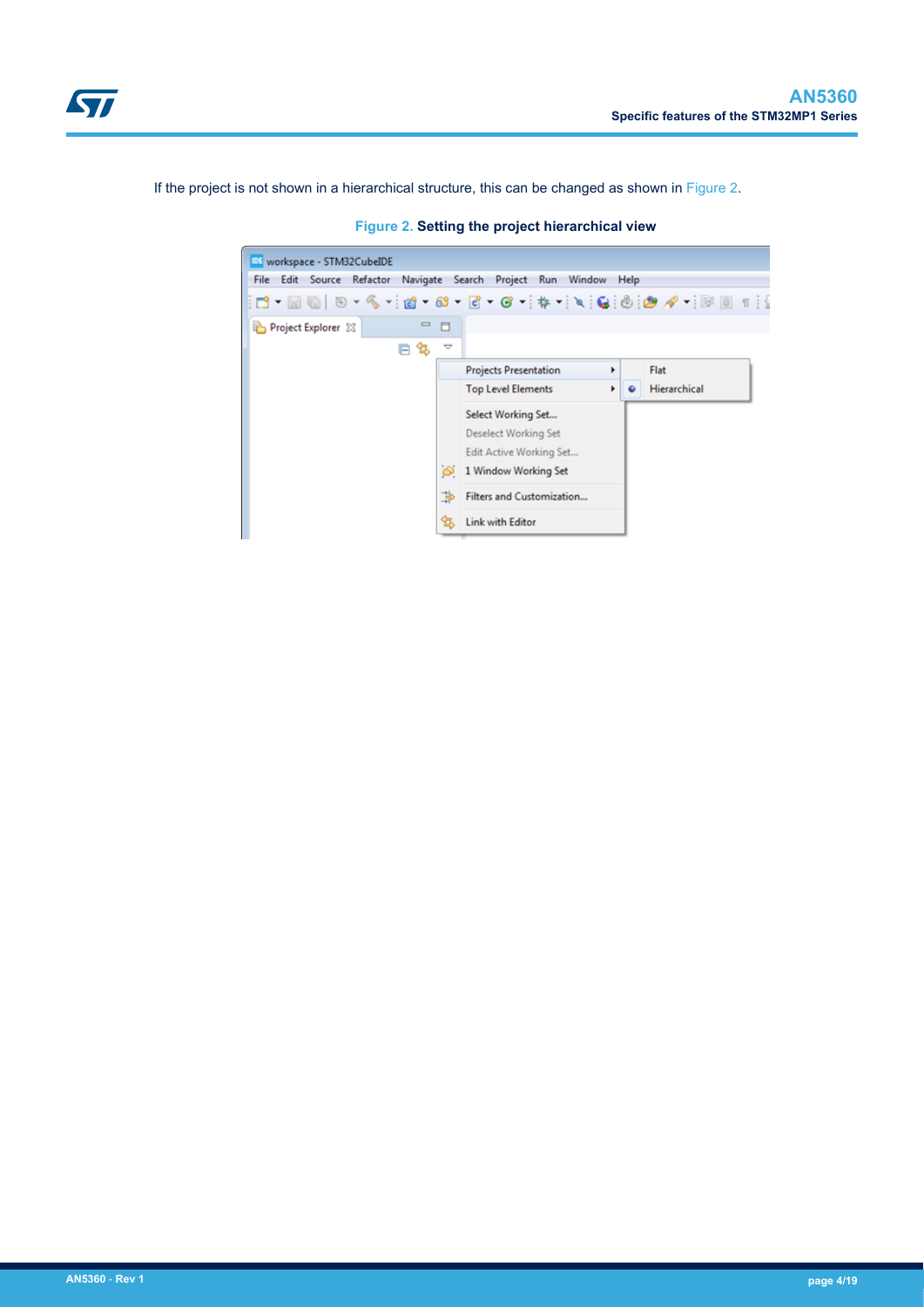## <span id="page-4-0"></span>**2 Create and import projects**

This chapter describes how to create or import projects for the [STM32MP1 Series](https://www.st.com/en/microcontrollers-microprocessors/stm32mp1-series.html).

## **2.1 Create a new STM32 project**

To start a new project, go to [**File**]>[**New**]>[**STM32 Project**] as shown in Figure 3.

#### **Figure 3. New STM32 project**

IDE workspace - STM32CubeIDE File Edit Source Refactor Navigate Search Project Run Window Help Alt+Shift+N > a Makefile Project with Existing Code New  $C/C++$  Project Open File... **DE** STM32 Project Open Projects from File System...  $\frac{1}{2}$  Project... **Recent Files**  $\boxed{\phantom{a}}$  Convert to a C/C++ Project (Adds C/C++ Nature) Close  $Ctrl+W$ Source Folder  $Ctrl + Shift + W$ Close All Ctrl+S **c** Source File **Save** Save As... **E** Header File Ctrl+Shift+S | L<sup>\*</sup> File from Template Save All G Class Revert **D**<sup>3</sup> Other...  $Ctrl + N$ Move..

#### **AN5360** - **Rev 1 page 5/19**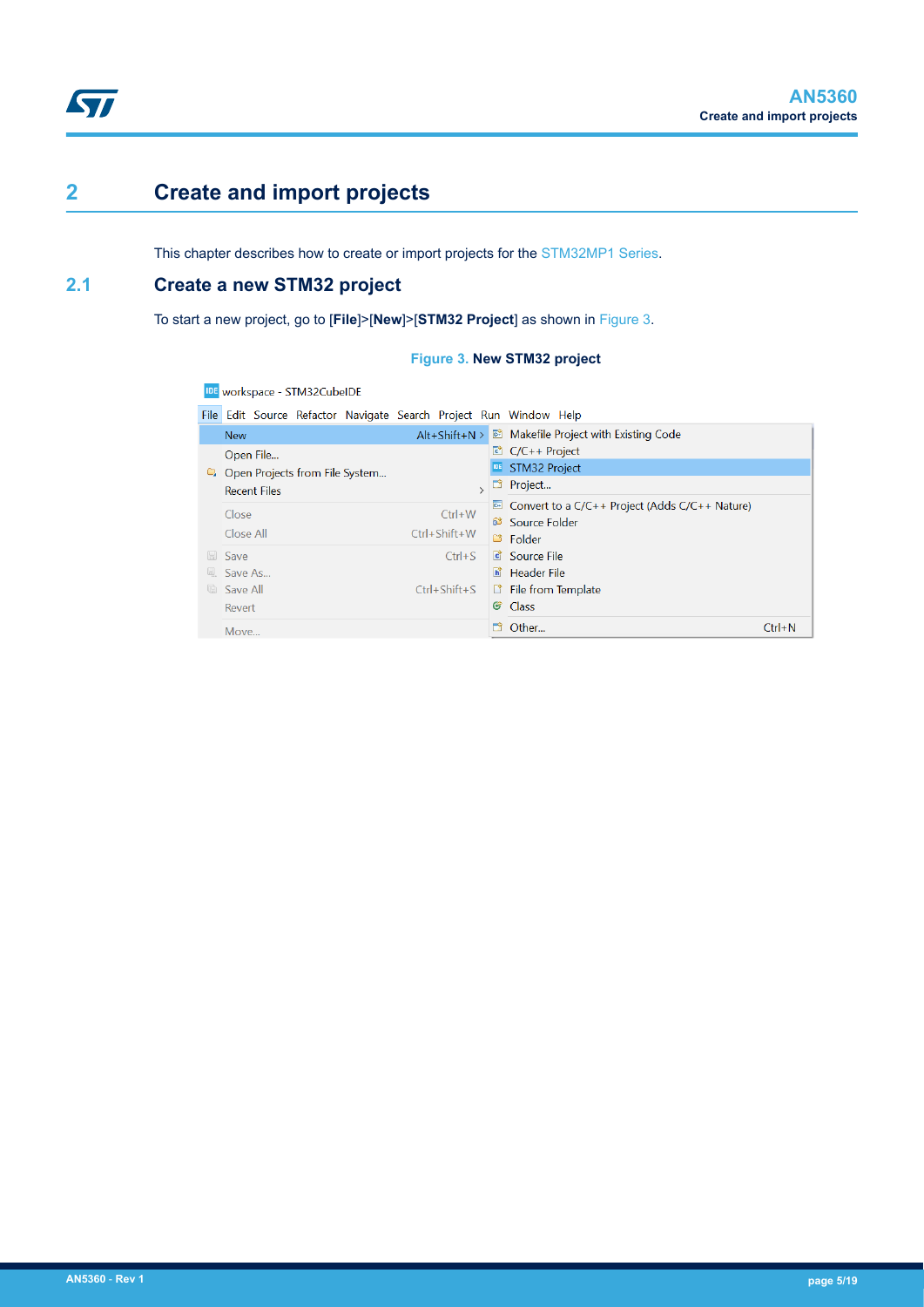

<span id="page-5-0"></span>

|                                     | Select the desired MCU or board. In the example illustrated in Figure 4, the selected board is the |
|-------------------------------------|----------------------------------------------------------------------------------------------------|
| STM32MP157C-EV1. Click on [Next >]. |                                                                                                    |

| <b>IDE</b> STM32 Project                  |                             |                         |   |                     |                                                             |                         |                                                 |                                                                                                            | $\Box$                |
|-------------------------------------------|-----------------------------|-------------------------|---|---------------------|-------------------------------------------------------------|-------------------------|-------------------------------------------------|------------------------------------------------------------------------------------------------------------|-----------------------|
| <b>Target Selection</b>                   |                             |                         |   |                     |                                                             |                         |                                                 |                                                                                                            |                       |
| Select STM32 target                       |                             |                         |   |                     |                                                             |                         |                                                 |                                                                                                            |                       |
|                                           |                             |                         |   |                     |                                                             |                         |                                                 |                                                                                                            |                       |
| MCU/MPU Selector<br><b>Board Selector</b> |                             | Cross Selector          |   |                     |                                                             |                         |                                                 |                                                                                                            |                       |
| <b>Board Filters</b>                      |                             |                         |   |                     |                                                             |                         |                                                 |                                                                                                            |                       |
| ا⊭ا                                       | O                           |                         |   | Features            | Large Picture                                               |                         | Docs & Resources                                | <b>V</b> Datasheet                                                                                         |                       |
| Part Number Search                        |                             | $\checkmark$            | ☆ | STM32MP157C-EV1     |                                                             |                         |                                                 |                                                                                                            |                       |
| Q STM32MP157C-EV1                         | $\checkmark$                |                         |   |                     | STMicroelectronics STM32MP157C-EV1 Evaluation Board Support |                         |                                                 |                                                                                                            |                       |
|                                           |                             |                         |   |                     | and Examples                                                |                         |                                                 |                                                                                                            |                       |
| Vendor                                    |                             | $\rightarrow$           |   | TM32 MF             | <b>ACTIVE</b> Active                                        |                         | Unit Price (US\$): 399.0                        |                                                                                                            |                       |
| Type                                      |                             | $\rightarrow$           |   |                     | Product is in mass production                               |                         |                                                 | Mounted device: STM32MP157CAAx                                                                             |                       |
| <b>MCU/MPU Series</b>                     |                             | $\rightarrow$           |   |                     |                                                             |                         |                                                 | The STM32MP157A-EV1 and STM32MP157C-EV1<br>Evaluation boards are the full-feature demonstration            |                       |
| Other                                     |                             | $\checkmark$            |   |                     | $\overline{a}$                                              |                         |                                                 | and development platforms for STMicroelectronics                                                           |                       |
| Price = $399.0$                           |                             |                         |   |                     |                                                             |                         |                                                 | Arm-based dual Cortex-A7 32 bits and Cortex-M4 32<br>bits MPUs in the STM32MP1 Series. They leverage       |                       |
|                                           |                             |                         |   |                     |                                                             |                         |                                                 | the capabilities of STM32MP1 Series microprocessors<br>to allow users develop applications using STM32 MPU |                       |
|                                           |                             |                         |   |                     |                                                             |                         |                                                 | OpenSTLinux Distribution software for the main                                                             |                       |
| Oscillator Freq. = $0$ (MHz)              |                             |                         |   |                     |                                                             |                         | processor and STM32CubeMP1 software for the co- |                                                                                                            |                       |
|                                           |                             |                         |   |                     |                                                             |                         |                                                 |                                                                                                            |                       |
|                                           |                             |                         |   |                     |                                                             | processor.              |                                                 | They include an ST-LINK embedded debug tool,                                                               |                       |
|                                           |                             |                         |   | <b>BALL</b> O       | $\mathbf{1}$                                                |                         |                                                 | LEDs, push-buttons, one joystick, 1-Gbps Ethernet,                                                         |                       |
| Peripheral                                |                             | $\checkmark$            |   |                     |                                                             |                         | $- - - 1100$ $\Delta T \Delta M$                |                                                                                                            |                       |
|                                           |                             |                         |   |                     |                                                             |                         |                                                 |                                                                                                            |                       |
| <b>Ø</b> Accelerometer                    | $\bf{0}$                    | $\bf{0}$                |   | Boards List: 1 item |                                                             |                         |                                                 |                                                                                                            | 凸 Export              |
| Analog I/O                                | $\pmb{0}$<br>$\overline{0}$ | $\pmb{0}$               |   |                     | Part No                                                     | Type                    |                                                 |                                                                                                            | <b>Mounted Device</b> |
| Arduino Form Factor                       |                             | $\overline{\mathbf{0}}$ |   |                     |                                                             |                         |                                                 |                                                                                                            |                       |
| ◎ Audio Line In                           | $\bf{0}$                    | $\ddagger$              |   |                     |                                                             |                         |                                                 |                                                                                                            |                       |
| ◎ Audio Line Out                          | $\pmb{0}$                   | 1                       | ☆ |                     | STM32MP157C-EV1                                             | <b>Evaluation Board</b> | Active                                          | 399.0                                                                                                      | STM32MP157CAA         |
| <b>Ø</b> Battery                          |                             |                         |   |                     |                                                             |                         |                                                 |                                                                                                            |                       |
| <b>Ø</b> Button                           | $\bf{0}$                    | $\bf{0}$                |   |                     |                                                             |                         |                                                 |                                                                                                            |                       |
| <b>Ø</b> CAN                              | $\pmb{0}$                   | $\pmb{0}$               |   |                     |                                                             |                         |                                                 |                                                                                                            |                       |
| <b>⊘</b> Camera                           | $\Box$                      |                         |   |                     |                                                             |                         |                                                 |                                                                                                            |                       |
| <b>O</b> Compass                          |                             |                         |   |                     |                                                             |                         |                                                 |                                                                                                            |                       |
| <b>O</b> Custom Form Factor               | $\mathbf{0}$                | $\bf{0}$                |   |                     |                                                             |                         |                                                 |                                                                                                            |                       |
| O Digital I/O                             | $\bf{0}$                    | $\bf{0}$                |   |                     |                                                             |                         |                                                 |                                                                                                            |                       |
| <b>⊘Ethernet</b>                          | $\Box$                      |                         |   |                     |                                                             |                         |                                                 |                                                                                                            |                       |
| Gyroscope                                 |                             |                         |   |                     |                                                             |                         |                                                 |                                                                                                            |                       |
| <b>Ø</b> IrDA                             |                             |                         |   |                     |                                                             |                         |                                                 |                                                                                                            |                       |
|                                           |                             |                         |   |                     |                                                             |                         |                                                 |                                                                                                            |                       |
| OJoystick                                 | $\bf{0}$                    | $\bf{0}$                |   |                     |                                                             |                         |                                                 |                                                                                                            |                       |
| OLCD Display (Graphics)                   |                             |                         |   |                     |                                                             |                         |                                                 |                                                                                                            |                       |
| ◎ LCD Display (Segment)                   | $\pmb{0}$                   |                         |   |                     |                                                             |                         |                                                 |                                                                                                            |                       |
| <b>ØLED</b>                               | $\mathbf 0$                 | $\bf{0}$                |   |                     |                                                             |                         |                                                 |                                                                                                            |                       |
|                                           |                             |                         |   |                     |                                                             |                         |                                                 |                                                                                                            |                       |
|                                           |                             |                         |   |                     |                                                             |                         |                                                 |                                                                                                            |                       |
|                                           |                             |                         |   |                     |                                                             |                         |                                                 |                                                                                                            |                       |
|                                           |                             |                         |   |                     |                                                             |                         |                                                 |                                                                                                            |                       |
|                                           |                             |                         |   |                     |                                                             |                         |                                                 |                                                                                                            |                       |
|                                           |                             |                         |   |                     |                                                             |                         |                                                 |                                                                                                            |                       |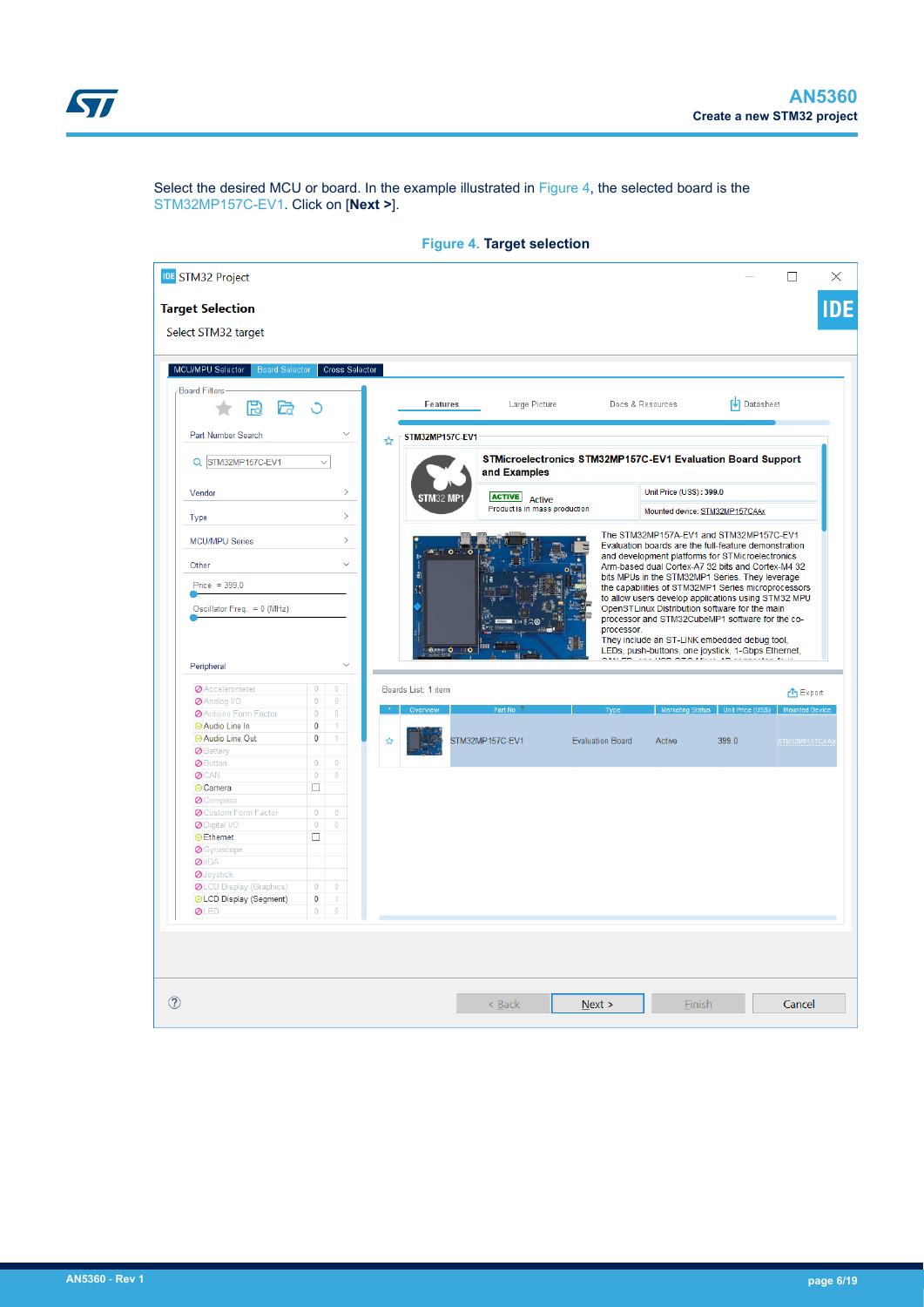<span id="page-6-0"></span>After the target selection comes the project setup step shown in Figure 5. The *Targeted Project Type* setting determines whether the project gets generated by STM32CubeMX or not. An *Empty* project is a skeleton of a project that needs building upon while *STM32Cube* indicates an STM32CubeMX-managed project.

|                                                                           |                                                | <b>Figure 5. Projet setup</b> |        |        |          |
|---------------------------------------------------------------------------|------------------------------------------------|-------------------------------|--------|--------|----------|
| <b>IDE</b> STM32 Project                                                  |                                                |                               |        |        | $\times$ |
| <b>Project Setup</b>                                                      |                                                |                               |        |        |          |
| Setup STM32 project                                                       |                                                |                               |        |        |          |
|                                                                           | Project Name: STM32MP157C-EV1                  |                               |        |        |          |
| $\sqrt{\ }$ Use default location                                          |                                                |                               |        |        |          |
| Location:                                                                 | C:/Users/girdlanm/STM32CubeIDE/workspace_1.1.0 |                               |        |        | Browse   |
| Targeted Language<br>$\odot$ C $\odot$ C++<br><b>Targeted Binary Type</b> | ● Executable ● Static Library                  |                               |        |        |          |
| Targeted Project Type                                                     | $\odot$ STM32Cube $\bigcirc$ Empty             |                               |        |        |          |
|                                                                           |                                                |                               |        |        |          |
|                                                                           |                                                |                               |        |        |          |
| ?                                                                         | $<$ Back                                       | Next >                        | Einish | Cancel |          |

## **Figure 5. Projet setup**

## **2.2 Import an SW4STM32 project with an ioc file**

If the project already contains an ioc file, the easiest way to import the project into a working [STM32CubeIDE](https://www.st.com/en/product/stm32cubeide?ecmp=tt9470_gl_link_feb2019&rt=an&id=AN5360) environment is to copy it and open the copy through [STM32CubeMX](https://www.st.com/en/product/stm32cubemx?ecmp=tt9470_gl_link_feb2019&rt=an&id=AN5360) stand alone, then, in the *Project Manager*, change the *Toolchain / IDE* to STM32CubeIDE and regenerate the project.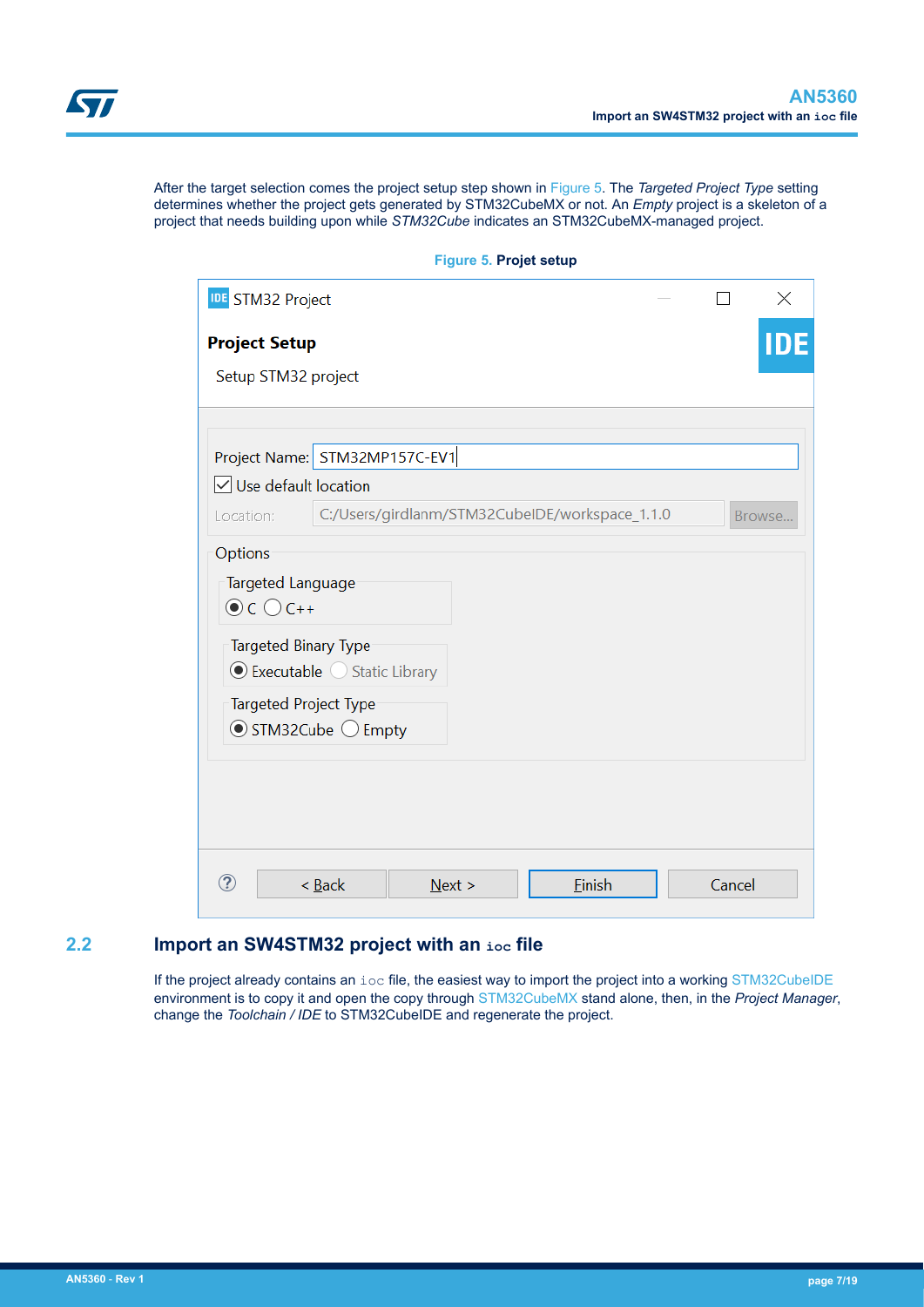<span id="page-7-0"></span>

After the project is regenerated, go to [**File**]>[**Import…**] and choose to import it as an *Existing projects into workspace* as shown in Figure 6.

| <b>IDE</b> Import                                      |        | × |
|--------------------------------------------------------|--------|---|
| <b>Select</b>                                          |        |   |
| Create new projects from an archive file or directory. |        |   |
| Select an import wizard:                               |        |   |
| type filter text                                       |        |   |
| $\vee$ $\triangleright$ General                        |        |   |
| <b>Archive File</b>                                    |        |   |
| <b>B</b> Existing Projects into Workspace              |        |   |
| File System                                            |        |   |
| C Import ac6 System Workbench for STM32 Project        |        |   |
|                                                        |        |   |
|                                                        |        |   |
|                                                        |        |   |
| Finish<br>$\leq$ Back<br>Next >                        | Cancel |   |

**Figure 6. Import an existing projet with an ioc file**

Then copy the code inside the different  $/*$  USER CODE BEGIN  $*/$  blocks that exist in the project into the new STM32CubeIDE environment.

### **2.3 Import an SW4STM32 project without an ioc file**

To make sure the project gets a hierarchical structure, the recommended way is to go to [**File**]>[**New**]>[**STM32 Project**] as shown in Figure 7.

#### **Figure 7. New STM32 project**

|     | IDE workspace - STM32CubeIDE                                      |                     |            |                                                      |            |
|-----|-------------------------------------------------------------------|---------------------|------------|------------------------------------------------------|------------|
|     | File Edit Source Refactor Navigate Search Project Run Window Help |                     |            |                                                      |            |
|     | <b>New</b>                                                        | $Alt + Shift + N >$ |            | Makefile Project with Existing Code                  |            |
|     | Open File                                                         |                     |            | ■ C/C++ Project                                      |            |
|     | D. Open Projects from File System                                 |                     | <b>IDE</b> | <b>STM32 Project</b>                                 |            |
|     | <b>Recent Files</b>                                               |                     | P          | Project                                              |            |
|     | Close                                                             | $Ctrl+W$            |            | □ Convert to a $C/C++$ Project (Adds $C/C++$ Nature) |            |
|     |                                                                   |                     |            | <sup>63</sup> Source Folder                          |            |
|     | Close All                                                         | $Ctrl + Shift + W$  |            | ■ Folder                                             |            |
|     | <b>Save</b>                                                       | $Ctrl + S$          |            | <b>C</b> Source File                                 |            |
| 5   | Save As                                                           |                     | Бĩ.        | <b>Header File</b>                                   |            |
| lei | Save All                                                          | $Ctrl + Shift + S$  |            | <b>File from Template</b>                            |            |
|     | Revert                                                            |                     | ේ          | <b>Class</b>                                         |            |
|     | Move                                                              |                     | n          | Other                                                | $Ctrl + N$ |

Select the device for the project being imported and click on [**Next >**].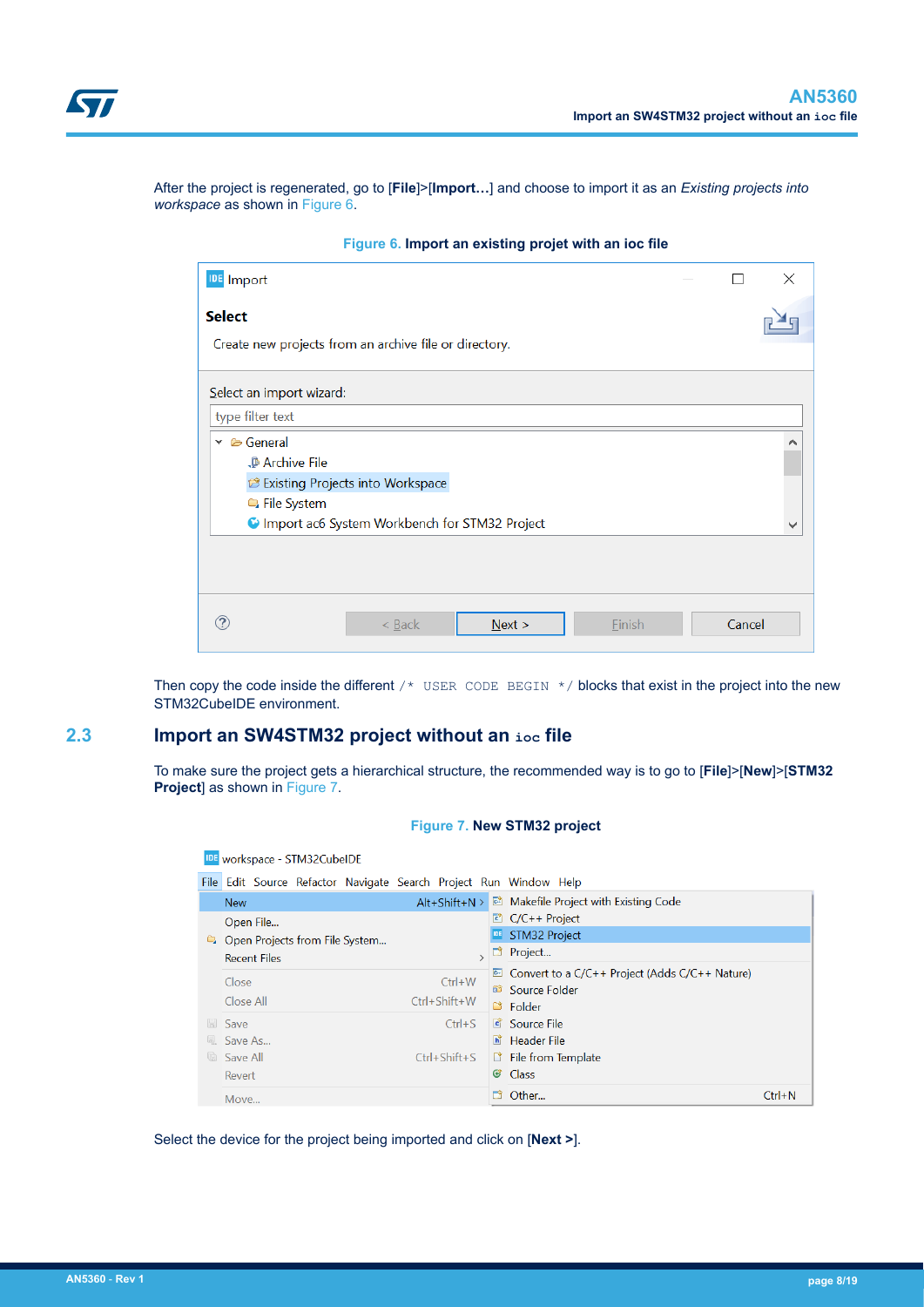<span id="page-8-0"></span>

When setting up the project as shown in Figure 8, make sure the *Targeted Project Type* is set to *Empty* and click on [**Finish**].

|                                                                               | Figure 8. Projet setup                               |        |        |          |
|-------------------------------------------------------------------------------|------------------------------------------------------|--------|--------|----------|
| <b>IDE</b> STM32 Project                                                      |                                                      |        |        | $\times$ |
| <b>Project Setup</b>                                                          |                                                      |        |        | ID       |
| Setup STM32 project                                                           |                                                      |        |        |          |
|                                                                               |                                                      |        |        |          |
| Project Name: MP1_Empty                                                       |                                                      |        |        |          |
| $\sqrt{\ }$ Use default location                                              |                                                      |        |        |          |
| Location:                                                                     | C:/Users/girdlanm/STM32CubeIDE/workspace             |        | Browse |          |
| Options<br>Targeted Language                                                  |                                                      |        |        |          |
| $\odot$ C $\odot$ C++<br><b>Targeted Binary Type</b><br>Targeted Project Type | ● Executable ● Static Library<br>◯ STM32Cube © Empty |        |        |          |
| ?                                                                             | $<$ Back<br>Next >                                   | Einish | Cancel |          |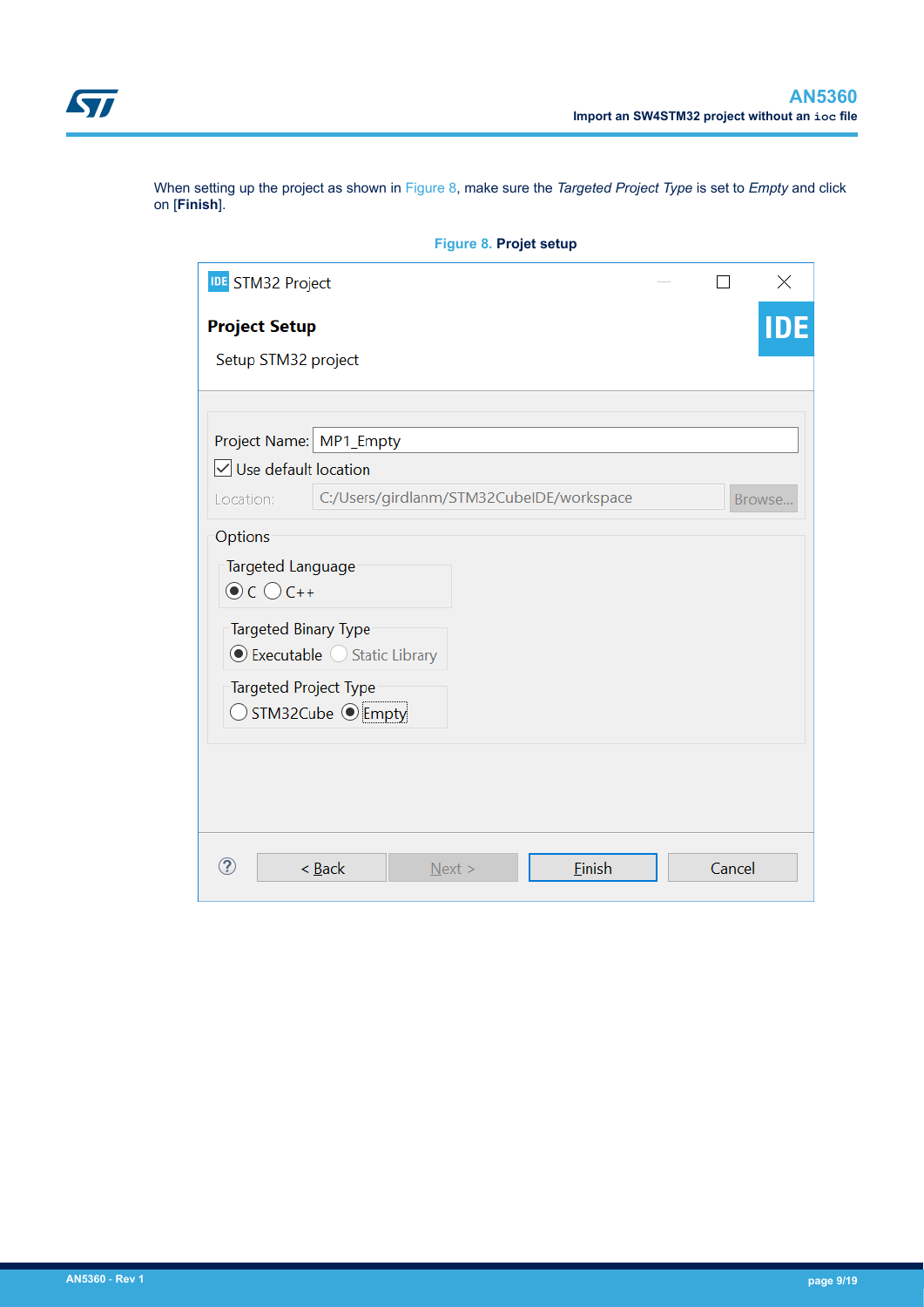<span id="page-9-0"></span>

After the empty hierarchical project is generated:

- 1. Go to [**File** ]>[**Import…**]
- 2. Import the SW4STM32 project as *Import ac6 System Workbench for STM32 Project*
- 3. Copy and paste the project content into the sub-project of the empty project by means of STM32CubeIDE project explorer as shown in Figure 9

#### **Figure 9. Copy project content to empty sub- project**



sw4stm32 mp1 converter.log

#### *Note: It is not recommended to import the .cproject, .project or .settings files.*

It is important to remember to also configure the same build settings that was used previously while the project was in the SW4STM32 environment. If the project contains linked resources those needs to be updates to point to the correct resource in the file system.

This process is necessary because when importing a project from SW4STM32 without any special treatment and that does not have an ioc-file then it will be imported into STM32CubeIDE with a flat project structure.

### **2.4 Create an empty project based on the template in the STM32CubeMP1 MCU Package**

Follow the same steps as in [Section 2.3](#page-7-0) but use STM32Cube\_FW\_MP firmware in the STM32CubeMP1 MCU Package as input.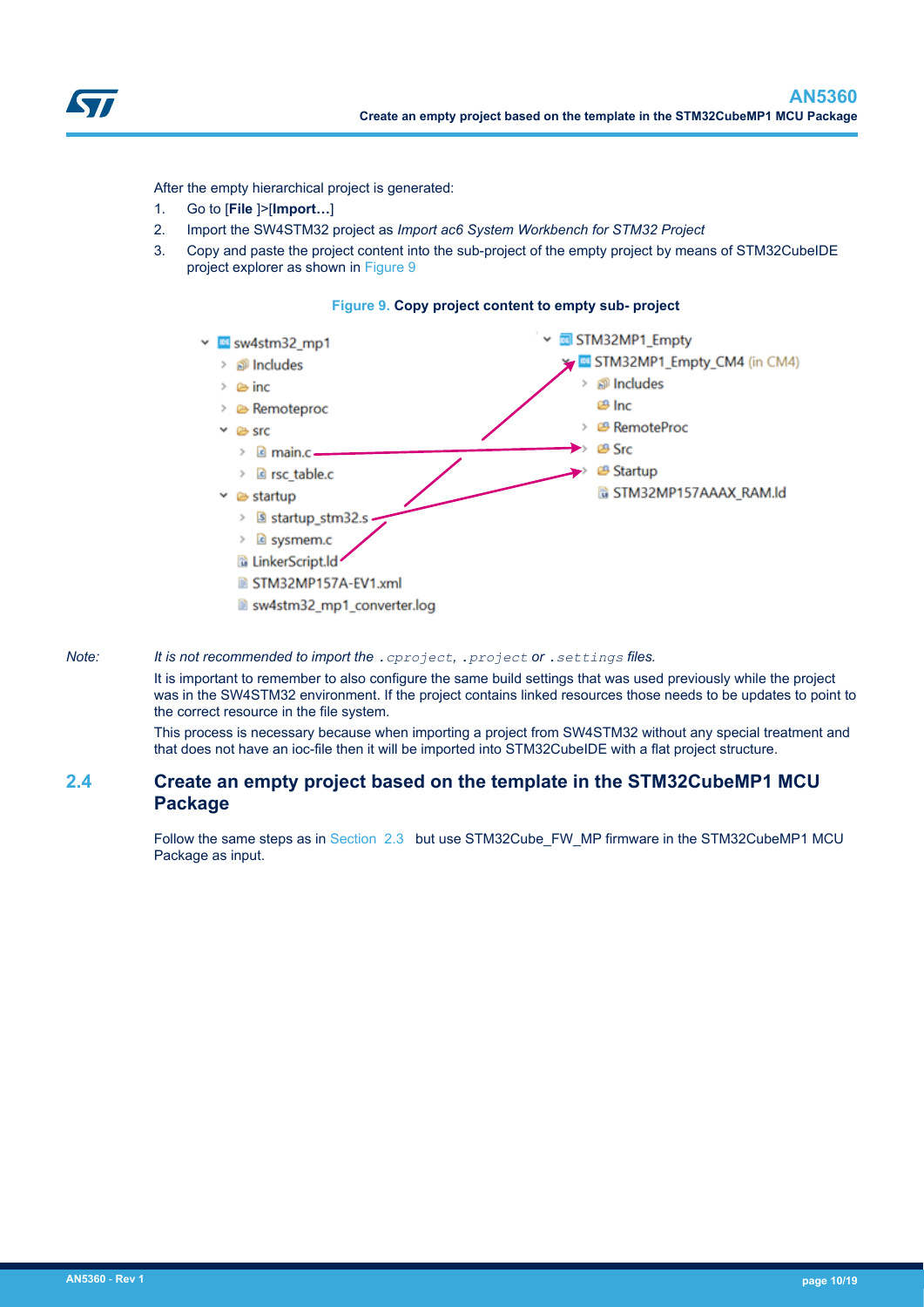<span id="page-10-0"></span>

## **2.5 Import a project from the STM32CubeMP1 MCU Package**

In order to import the STM32Cube firmware project into STM32CubeIDE, go to [**File**]>[**Import**] and select *Import ac6 System Workbench for STM32 Project* as shown in Figure 10 and click on [**Next >**].

#### **Figure 10. Import of firmware project info STM32CubeIDE**

| <b>IDE</b> Import                                      |          |        |               | $\Box$ | $\times$ |
|--------------------------------------------------------|----------|--------|---------------|--------|----------|
| <b>Select</b>                                          |          |        |               |        |          |
| Opens Importer for System Worbenc for STM32 projects   |          |        |               |        |          |
| Select an import wizard:                               |          |        |               |        |          |
| type filter text                                       |          |        |               |        |          |
| $\vee$ & General                                       |          |        |               |        |          |
| <b>.</b> Archive File                                  |          |        |               |        |          |
| <b>B</b> Existing Projects into Workspace              |          |        |               |        |          |
| File System                                            |          |        |               |        |          |
| Import ac6 System Workbench for STM32 Project          |          |        |               |        |          |
| a Import Atollic TrueSTUDIO Project                    |          |        |               |        |          |
| <b>E</b> Preferences                                   |          |        |               |        |          |
| Projects from Folder or Archive                        |          |        |               |        |          |
| $\geq$ $\approx$ C/C++<br>$\angle$ $\triangle$ Install |          |        |               |        |          |
| > & Remote Systems                                     |          |        |               |        |          |
| > & Run/Debug                                          |          |        |               |        |          |
| > & Team                                               |          |        |               |        |          |
|                                                        |          |        |               |        |          |
|                                                        |          |        |               |        |          |
|                                                        |          |        |               |        |          |
|                                                        |          |        |               |        |          |
|                                                        |          |        |               |        |          |
|                                                        |          |        |               |        |          |
| $\circledR$                                            | $<$ Back | Next > | <b>Einish</b> | Cancel |          |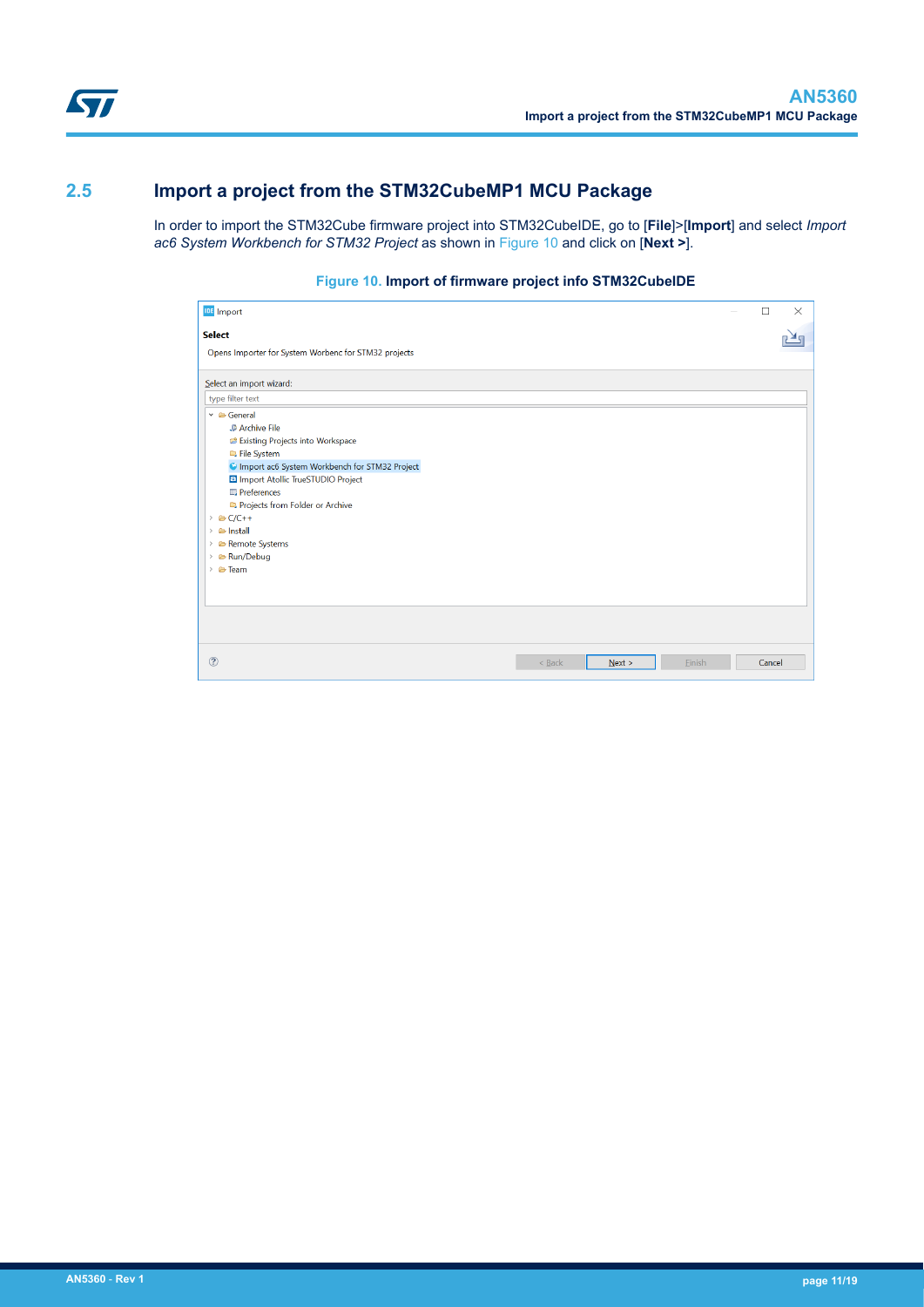<span id="page-11-0"></span>Then select the correct project. A project example is by default located at \$HOME\STM32Cube\Repository\ST M32Cube\_FW\_MP1\_VX.X.X\Projects\STM32MP157C-EV1\Examples\ADC\ADC\_SingleConversion\_Tr iggerTimer\_DMA\SW4STM32\ADC\_SingleConversion\_TriggerTimer\_DMA.

| <b>IDE</b> Import Projects from File System or Archive                                                            |           |          |                                                              |                                       |                            | $\times$ |
|-------------------------------------------------------------------------------------------------------------------|-----------|----------|--------------------------------------------------------------|---------------------------------------|----------------------------|----------|
| <b>Import Projects from File System or Archive</b>                                                                |           |          |                                                              |                                       |                            |          |
| This wizard analyzes the content of your folder or archive file to find projects and import them in the IDE.      |           |          |                                                              |                                       |                            |          |
| Import source: : \ADC\ADC SingleConversion TriggerTimer DMA\SW4STM32\ADC SingleConversion TriggerTimer DMA $\sim$ |           |          |                                                              | Directory                             | Archive                    |          |
| type filter text                                                                                                  |           |          |                                                              |                                       | Select All                 |          |
| Folder                                                                                                            | Import as |          |                                                              |                                       | Deselect All               |          |
| ADC_SingleConversion_TriggerTimer_DMA                                                                             |           |          | Convert 'System Workbench for STM32' project to STM32CubeIDE | 1 of 1 selected                       |                            |          |
|                                                                                                                   |           |          |                                                              |                                       | Hide already open projects |          |
| Close newly imported projects upon completion                                                                     |           |          |                                                              |                                       |                            |          |
| Use installed project configurators to:<br>$\vee$ Search for nested projects                                      |           |          |                                                              |                                       |                            |          |
| $\vee$ Detect and configure project natures                                                                       |           |          |                                                              |                                       |                            |          |
| <b>Working sets</b>                                                                                               |           |          |                                                              |                                       |                            |          |
| Add project to working sets                                                                                       |           |          |                                                              |                                       | New                        |          |
| Working sets:                                                                                                     |           |          |                                                              |                                       | Select                     |          |
|                                                                                                                   |           |          |                                                              | Show other specialized import wizards |                            |          |
|                                                                                                                   |           |          |                                                              |                                       |                            |          |
|                                                                                                                   |           |          |                                                              |                                       |                            |          |
| $\circledR$                                                                                                       |           | $<$ Back | Next >                                                       | Finish                                | Cancel                     |          |
|                                                                                                                   |           |          |                                                              |                                       |                            |          |

#### **Figure 11. Firmware project selection**

After selecting the project, click on [**Finish**] to import and build the project.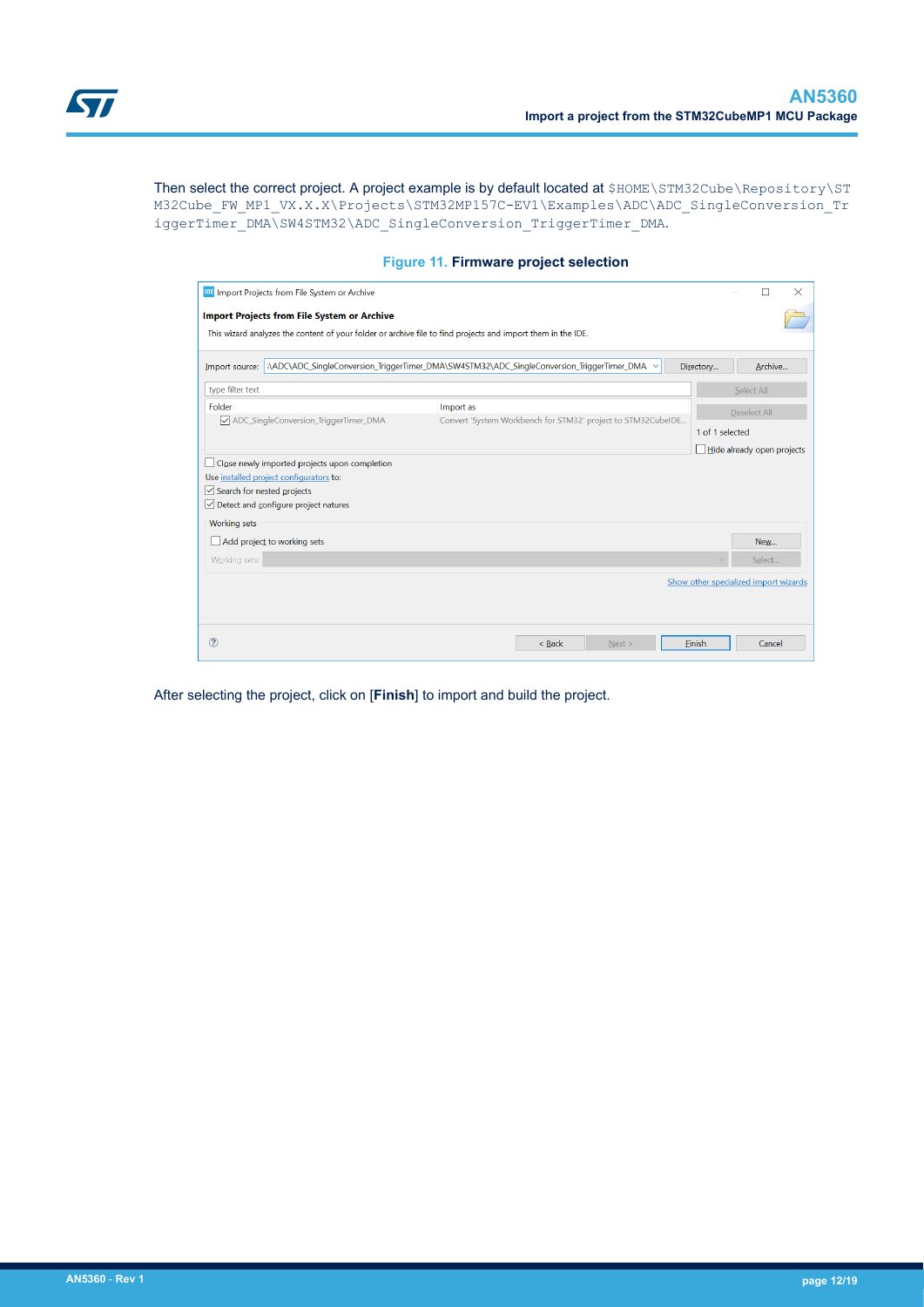## <span id="page-12-0"></span>**3 Debugging**

This chapter highlights some of the points to bear in mind while debugging a device in the STM32MP1 Series.

### **3.1 Debug modes**

There are two modes for debugging a device in the STM32MP1 Series, the production mode and the engineering mode.

#### **Production mode**

The production mode makes full use of the MPU potential by including the Cortex®-A7. It makes it possible to use the Cortex®-A7 to drive the application while having the Cortex®-M4 available for run-time critical tasks, taking the following points into consideration:

- To enable the production mode, the switches on the board must be set correctly. Consult STMicroelectronics MPU wiki at [wiki.st.com/stm32mpu](https://wiki.st.com/stm32mpu) in the *Boot related switches* section of the board being used. For the [STM32MP157C-EV1](https://www.st.com/en/product/stm32mp157c-ev1?ecmp=tt9470_gl_link_feb2019&rt=an&id=AN5360) Evaluation board, related information is provided in the *Boot options* section of the user manual [\(UM2535\)](https://www.st.com/resource/en/user_manual/dm00591370.pdf).
- Firmware is downloaded to the embedded Linux<sup>®</sup> file system and then uploaded to the Cortex<sup>®</sup>-M4 through the remoteproc framework. Due to the fact that the Cortex®-M4 core is started by Linux®, there is no way to monitor the early startup phase of the debug session as it attaches to a running target. If the monitoring of the application startup phase is required, one possibility is to modify the startup code of the Cortex®-M4 application to have a busy-wait loop based on a register value and then manually set the release value to the register through the debug session to release the Cortex<sup>®</sup>-M4.
- The target needs to be connected to a network and Linux<sup>®</sup> must be running. Make sure that the status light is green and an IP address is presented to know that the connection is up and running (refer to Section 3.2 ).
- In this mode, the Cortex®-A7 Linux<sup>®</sup> core gives commands to the Cortex<sup>®</sup>-M4.

#### **Engineering mode**

- To enable the engineering mode, the switches on the board must be set correctly. Consult STMicroelectronics MPU wiki at [wiki.st.com/stm32mpu](https://wiki.st.com/stm32mpu) in the *Boot related switches* section of the board being used. For the [STM32MP157C-EV1](https://www.st.com/en/product/stm32mp157c-ev1?ecmp=tt9470_gl_link_feb2019&rt=an&id=AN5360) Evaluation board, related information is provided in the *Boot options* section of the user manual [\(UM2535](https://www.st.com/resource/en/user_manual/dm00591370.pdf)).
- The Cortex®-A7 goes into a loop and the Cortex®-M4 is debugged as a regular STM32 device, where the application is loaded using the debugger connection.

### **3.2 Target status**

In the production mode, a status light in the bottom right of the STM32CubeIDE window provides information regarding the current status of the connection between the computer and the embedded Linux® system.

*Note: The serial console is a shared resource and the target widget status has the lowest priority. If there is an active console view for the serial port, this prevents further target status updates until the serial port is disconnected from the view.*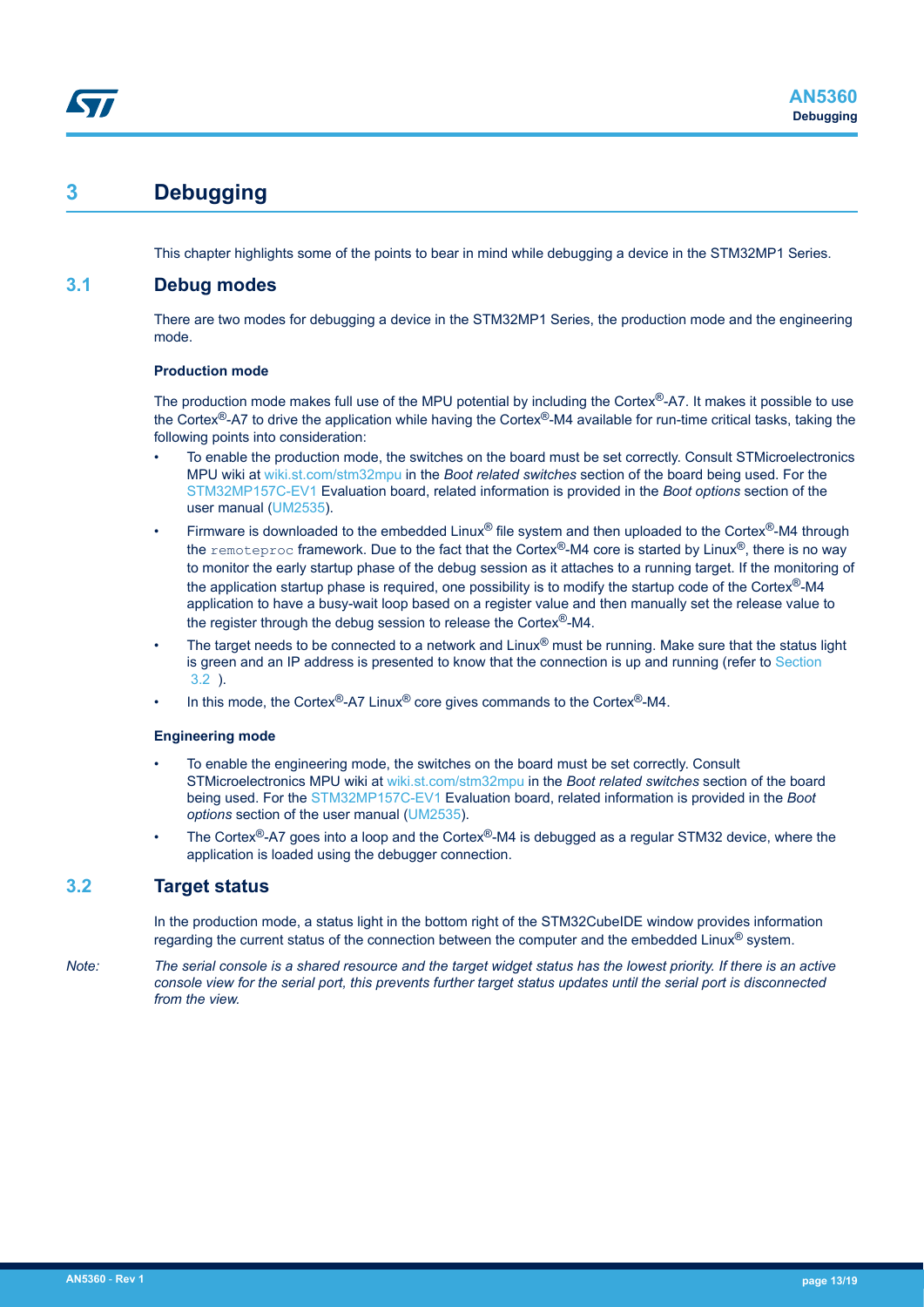<span id="page-13-0"></span>

The various values of the target status light are presented in Table 1.

|  |  |  | Table 1. Target status light |  |
|--|--|--|------------------------------|--|
|--|--|--|------------------------------|--|

| <b>Status light</b> | <b>Icon</b>                  | <b>Description</b>                                                                                                           |
|---------------------|------------------------------|------------------------------------------------------------------------------------------------------------------------------|
| <b>Black</b>        | Stopped                      | The light completely off means that the widget is disabled.                                                                  |
| Red                 | Status: offline              | STM32CubeIDE cannot establish contact and cannot detect any target.                                                          |
| Yellow              | Serial console in use $\Box$ | Indicates a dysfunction such as:<br>No network connection between the computer and the MPU.<br>2.<br>The consoled is opened. |
| Green               | Status: idle                 | The connection is up and running.                                                                                            |

### **3.3 Serial console**

To open the serial console, click on this icon:  $\bullet$ .

At any given moment, there can be only one serial connection active to a single target. Using the *Remote System Explorer* perspective, a second connection to the target can be made over SSH. When the serial console is closed while there is an application still running within the serial console, the application continues to run. It is still running if a new serial console is later opened. In this case, the application that is still running causes interference with the *Target Widget Status* when it needs to refresh the IP address of the target.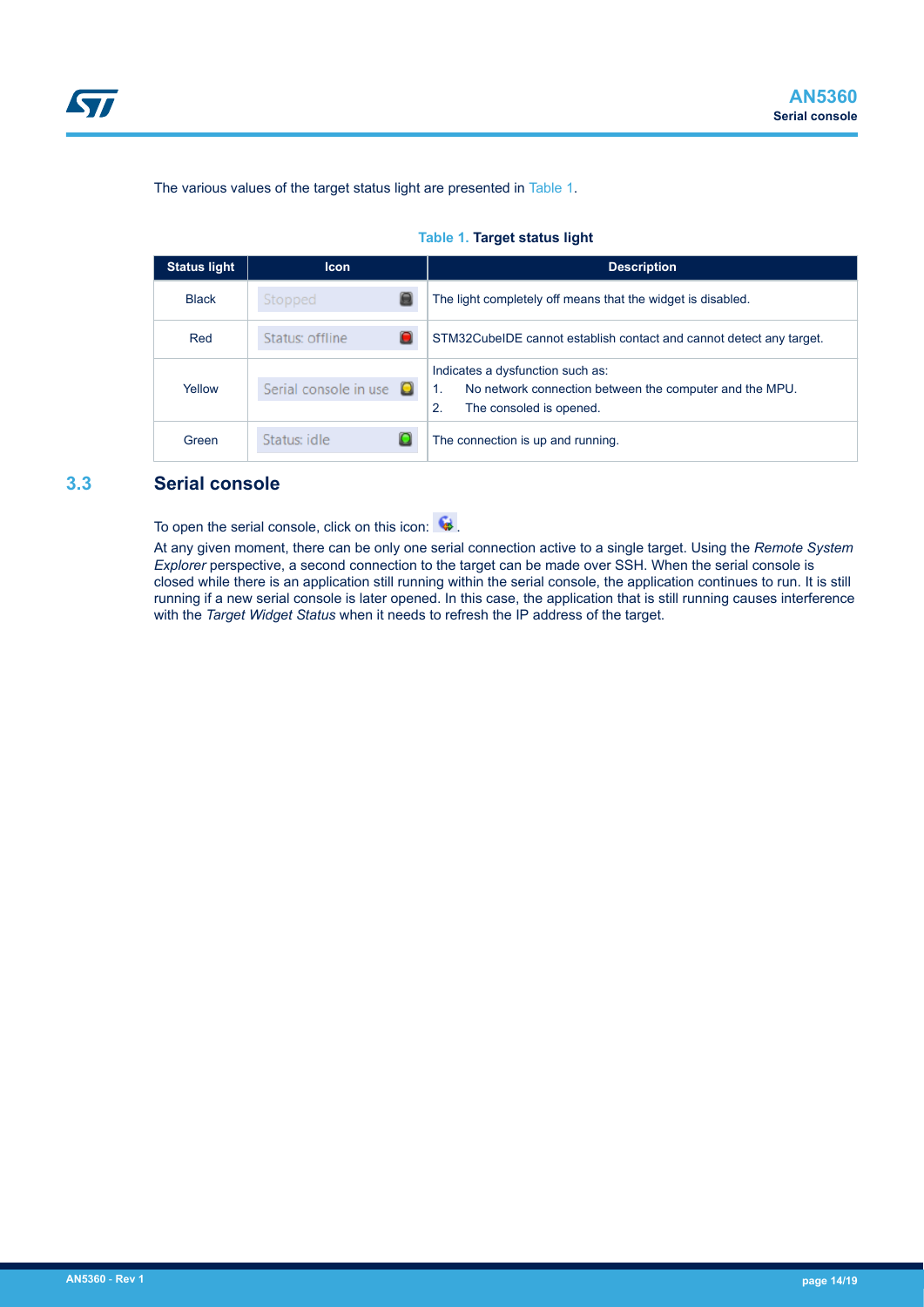## <span id="page-14-0"></span>**Revision history**

### **Table 2. Document revision history**

| <b>Date</b> | <b>Version</b> | <b>Changes</b>   |
|-------------|----------------|------------------|
| 29-Oct-2019 |                | Initial release. |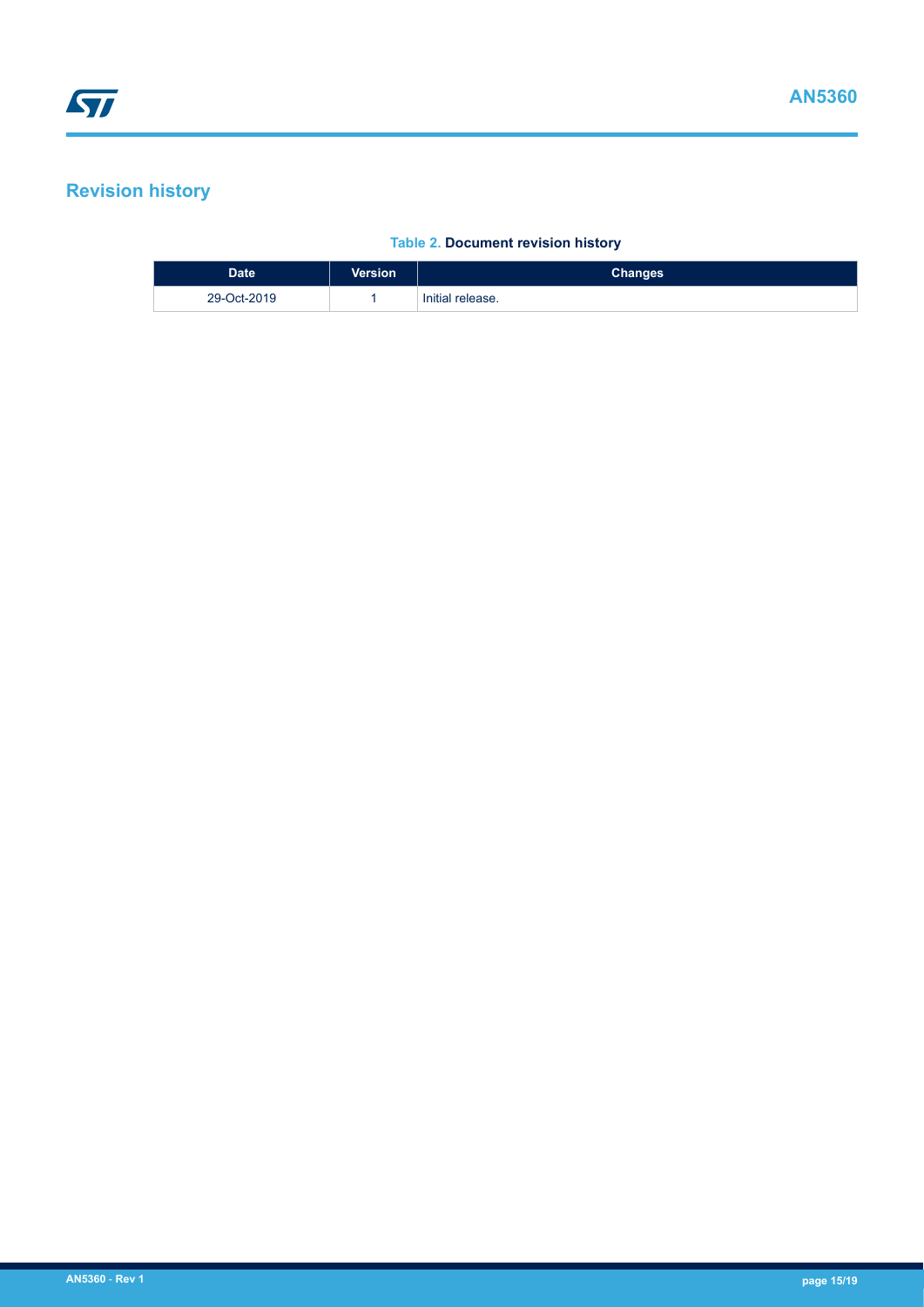## **Contents**

|                | 1.1 |                                                                                  |  |  |  |  |
|----------------|-----|----------------------------------------------------------------------------------|--|--|--|--|
|                | 1.2 |                                                                                  |  |  |  |  |
|                | 1.3 |                                                                                  |  |  |  |  |
|                |     | 1,3.1                                                                            |  |  |  |  |
| $\overline{2}$ |     |                                                                                  |  |  |  |  |
|                | 2.1 |                                                                                  |  |  |  |  |
|                | 2.2 |                                                                                  |  |  |  |  |
|                | 2.3 |                                                                                  |  |  |  |  |
|                | 2.4 | Create an empty project based on the template in the STM32CubeMP1 MCU Package 10 |  |  |  |  |
|                | 2.5 |                                                                                  |  |  |  |  |
| $\mathbf{3}$   |     |                                                                                  |  |  |  |  |
|                | 3.1 |                                                                                  |  |  |  |  |
|                | 3.2 |                                                                                  |  |  |  |  |
|                | 3.3 |                                                                                  |  |  |  |  |
|                |     |                                                                                  |  |  |  |  |
|                |     |                                                                                  |  |  |  |  |
|                |     |                                                                                  |  |  |  |  |
|                |     |                                                                                  |  |  |  |  |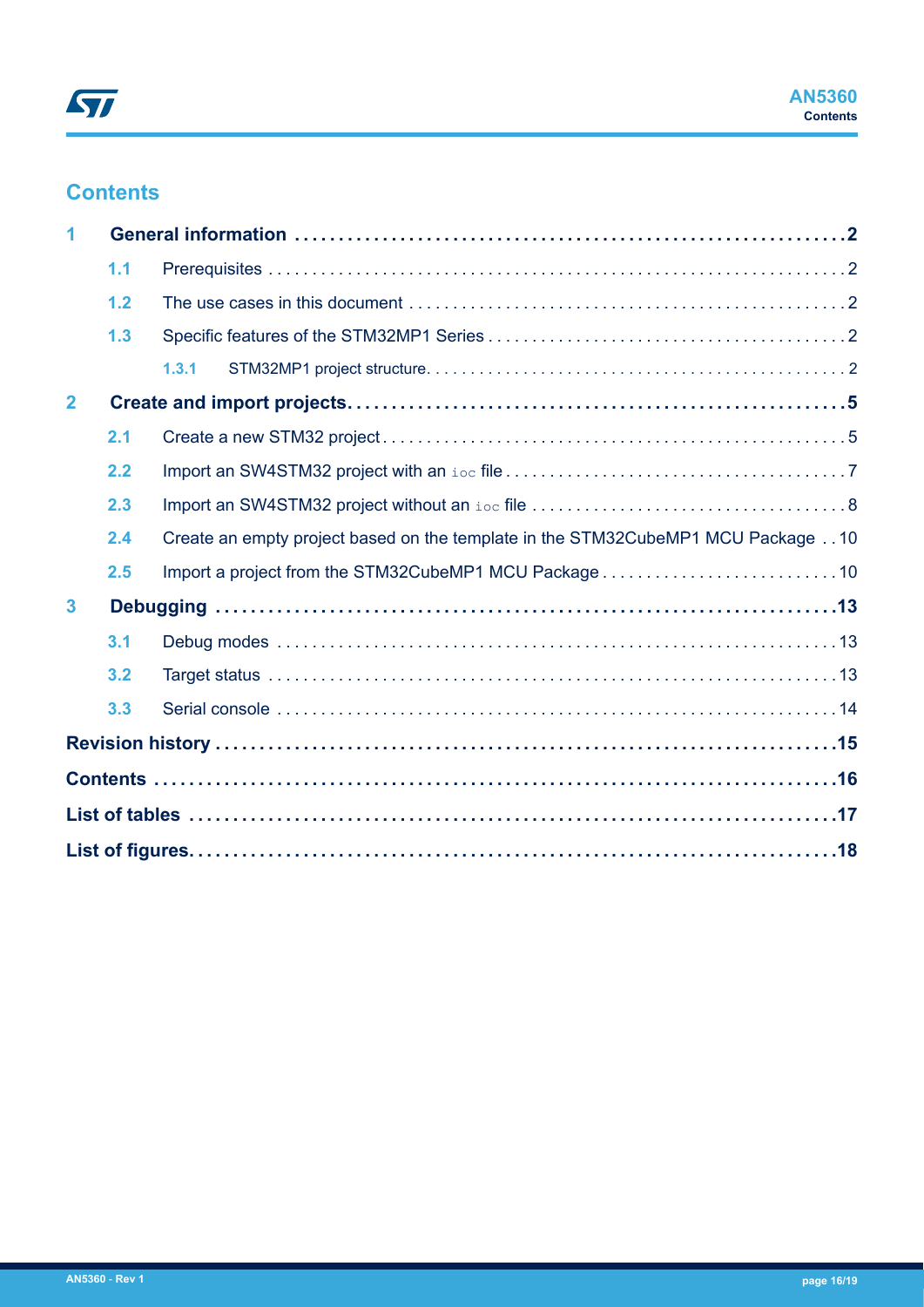## <span id="page-16-0"></span>**List of tables**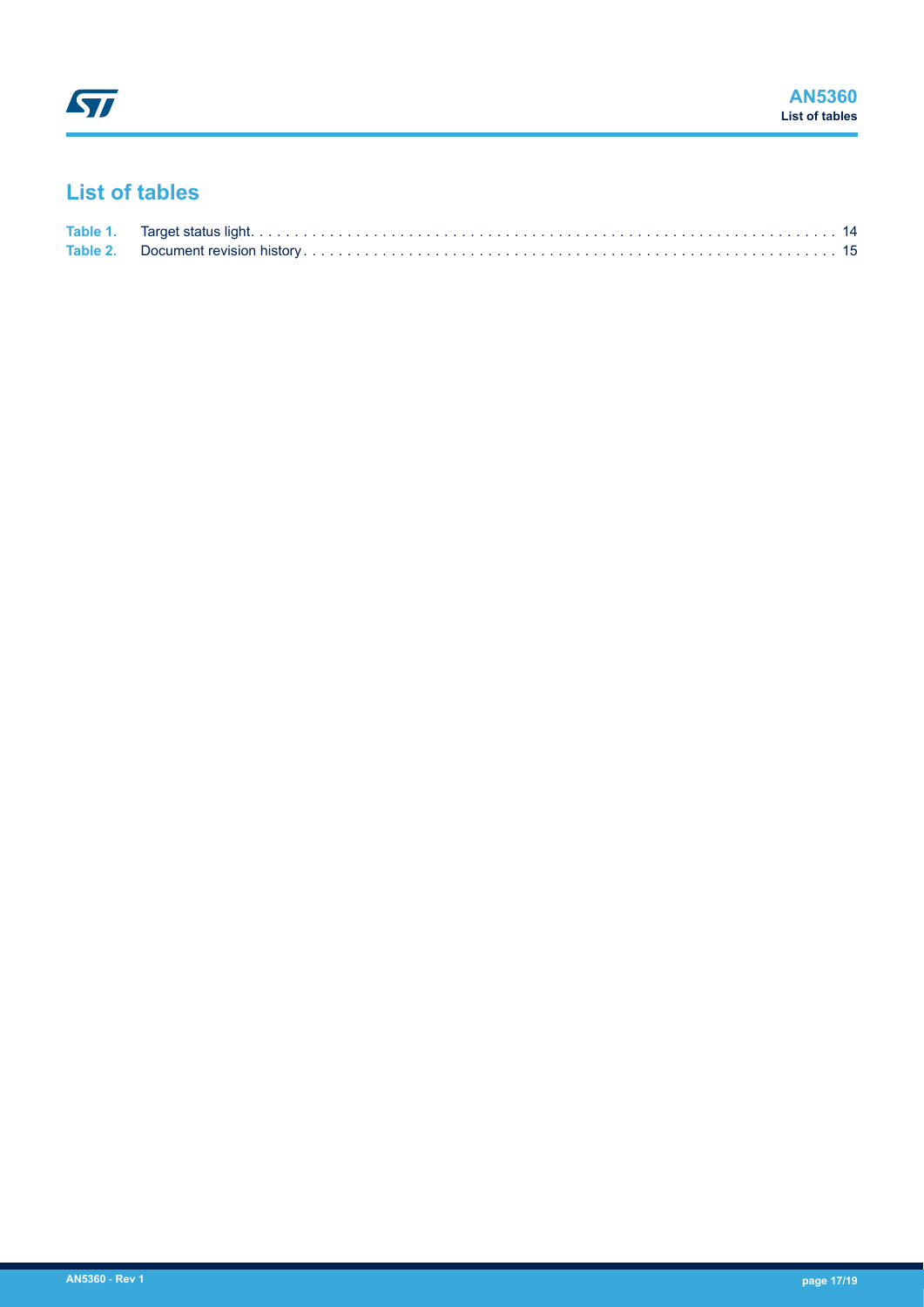# <span id="page-17-0"></span>**List of figures**

| Figure 1.  | Hierarchical project structure with the contract of the contract of the contract of the contract of the contract of the contract of the contract of the contract of the contract of the contract of the contract of the contra |  |
|------------|--------------------------------------------------------------------------------------------------------------------------------------------------------------------------------------------------------------------------------|--|
| Figure 2.  |                                                                                                                                                                                                                                |  |
| Figure 3.  |                                                                                                                                                                                                                                |  |
| Figure 4.  |                                                                                                                                                                                                                                |  |
| Figure 5.  |                                                                                                                                                                                                                                |  |
| Figure 6.  |                                                                                                                                                                                                                                |  |
| Figure 7.  |                                                                                                                                                                                                                                |  |
| Figure 8.  |                                                                                                                                                                                                                                |  |
| Figure 9.  |                                                                                                                                                                                                                                |  |
| Figure 10. |                                                                                                                                                                                                                                |  |
|            |                                                                                                                                                                                                                                |  |